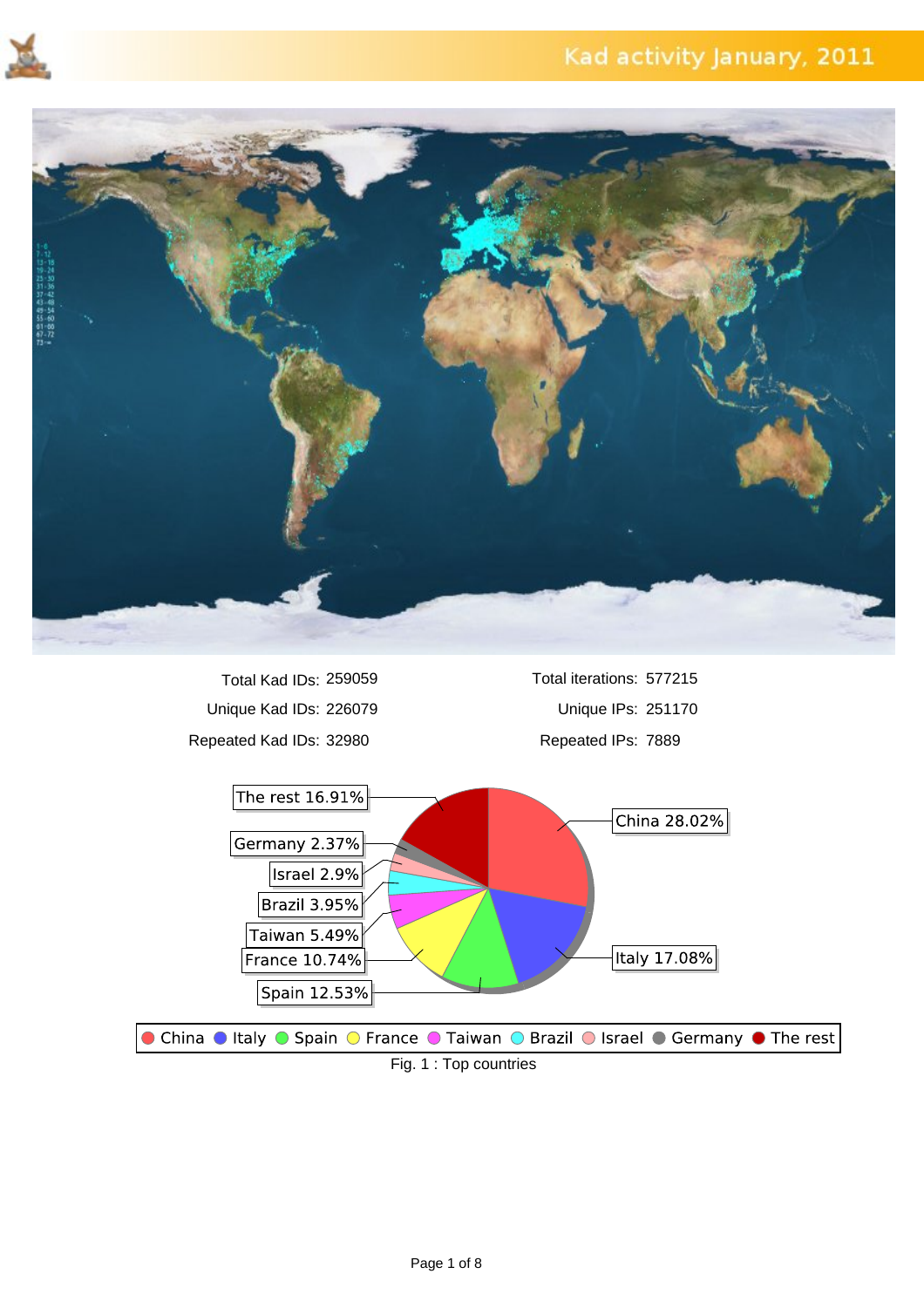



Fig. 2 : Client version distribution

#### Table I : Node distribution by country

| Country              | Peer count |  |
|----------------------|------------|--|
| China                | 72597      |  |
| Italy                | 44257      |  |
| Spain                | 32464      |  |
| France               | 27820      |  |
| Taiwan               | 14228      |  |
| <b>Brazil</b>        | 10226      |  |
| Israel               | 7522       |  |
| Germany              | 6130       |  |
| <b>United States</b> | 5384       |  |
| Korea, Republic of   | 4263       |  |
| Poland               | 3798       |  |
| Argentina            | 2753       |  |
| Hong Kong            | 2428       |  |
| Canada               | 2033       |  |
| Portugal             | 1678       |  |
| United Kingdom       | 1643       |  |
| Belgium              | 1580       |  |
| Switzerland          | 1400       |  |
| Japan                | 1298       |  |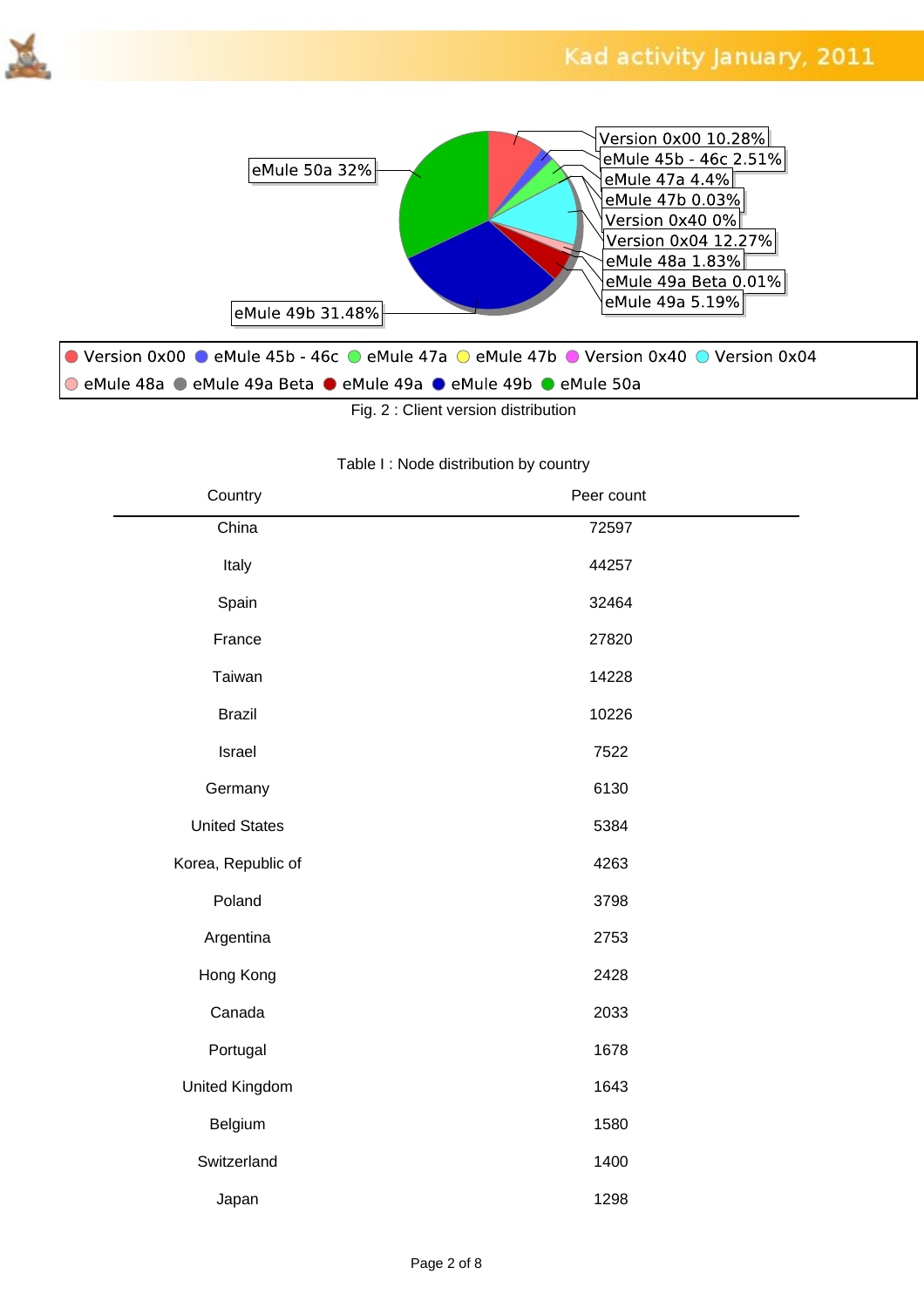

| Country                   | Peer count |
|---------------------------|------------|
| Netherlands               | 1224       |
| Malaysia                  | 1194       |
| <b>Russian Federation</b> | 1107       |
| Failed to identify        | 1027       |
| Turkey                    | 788        |
| Singapore                 | 770        |
| Mexico                    | 706        |
| Australia                 | 621        |
| Austria                   | 598        |
| Venezuela                 | 498        |
| Slovenia                  | 463        |
| Chile                     | 434        |
| Greece                    | 308        |
| Uruguay                   | 275        |
| Sweden                    | 272        |
| Morocco                   | 269        |
| Denmark                   | 250        |
| Algeria                   | 227        |
| Ukraine                   | 216        |
| Finland                   | 212        |
| Romania                   | 211        |
| Colombia                  | 211        |
| Thailand                  | 178        |
| Lithuania                 | 160        |
| Hungary                   | 154        |
| Peru                      | 147        |
| Estonia                   | 141        |
| Czech Republic            | 135        |
| <b>Bulgaria</b>           | 124        |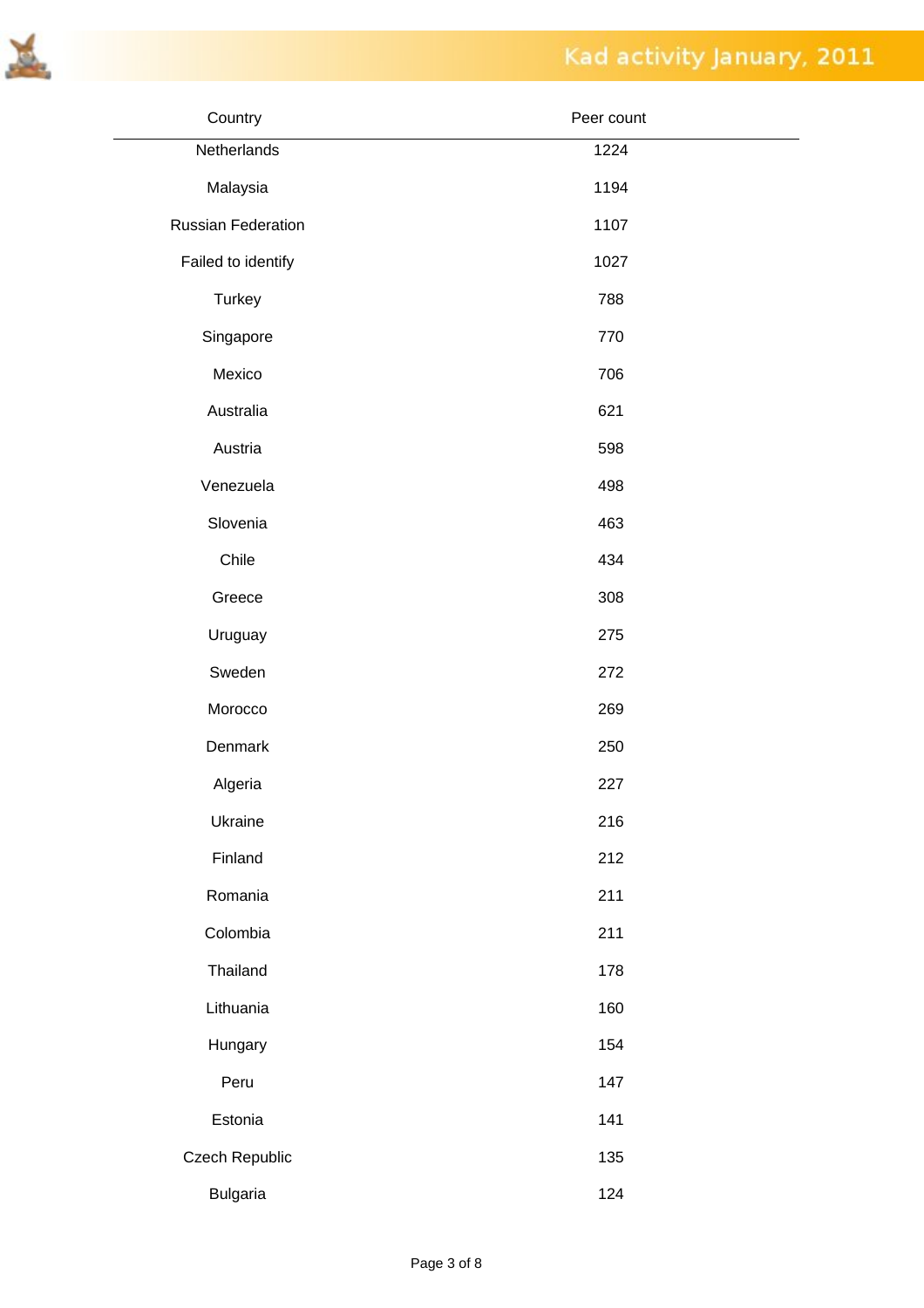



| Country                     | Peer count |
|-----------------------------|------------|
| Serbia                      | 122        |
| Luxembourg                  | 118        |
| Macau                       | 107        |
| Norway                      | 105        |
| Tunisia                     | 102        |
| Ireland                     | 96         |
| New Zealand                 | 88         |
| New Caledonia               | 80         |
| <b>United Arab Emirates</b> | 77         |
| India                       | 76         |
| Vietnam                     | 73         |
| Indonesia                   | 72         |
| Philippines                 | 68         |
| Iran, Islamic Republic of   | 67         |
| Croatia                     | 61         |
| Senegal                     | 60         |
| Slovakia                    | 58         |
| Saudi Arabia                | 57         |
| Latvia                      | 53         |
| South Africa                | 52         |
| Panama                      | 50         |
| Andorra                     | 50         |
| Ecuador                     | 44         |
| <b>Belarus</b>              | 41         |
| Guadeloupe                  | 41         |
| French Guiana               | 37         |
| San Marino                  | 37         |
| Paraguay                    | 35         |
| Reunion                     | 35         |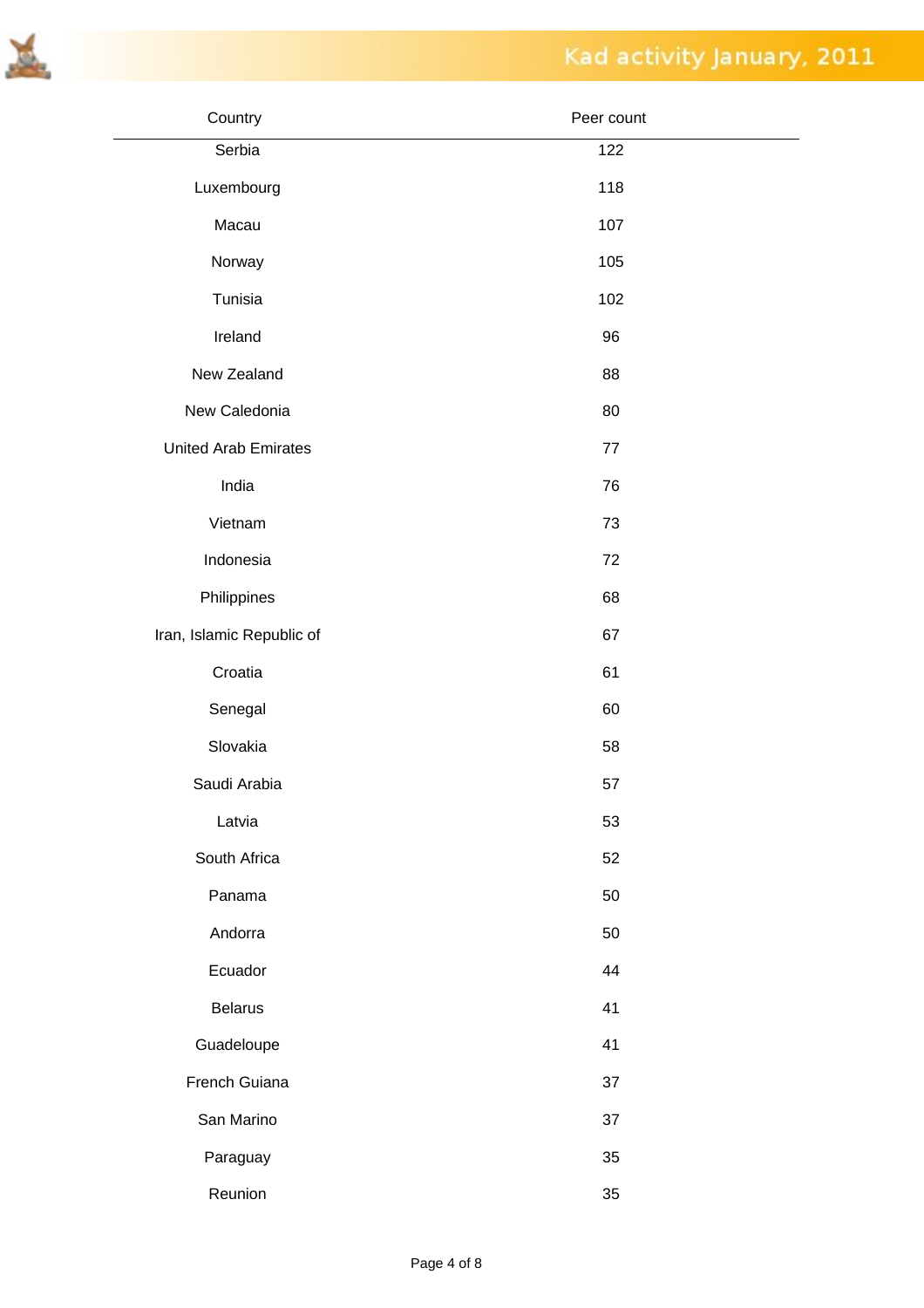

| Country                | Peer count       |
|------------------------|------------------|
| Dominican Republic     | 35               |
| Cote D'Ivoire          | 33               |
| French Polynesia       | 31               |
| Costa Rica             | 25               |
| Martinique             | 25               |
| Kazakstan              | 23               |
| Cyprus                 | 21               |
| Puerto Rico            | 19               |
| Kuwait                 | 19               |
| Pakistan               | 18               |
| Qatar                  | 18               |
| Anonymous Proxy        | 18               |
| El Salvador            | 17               |
| Cambodia               | 17               |
| Monaco                 | 16               |
| Angola                 | 16               |
| Macedonia              | 13               |
| <b>Bolivia</b>         | 12               |
| Malta                  | 12               |
| Bosnia and Herzegovina | 11               |
| Madagascar             | 10               |
| Jordan                 | 10               |
| Moldova, Republic of   | 10               |
| Gabon                  | 10               |
| Burkina Faso           | $\boldsymbol{9}$ |
| Cameroon               | $\boldsymbol{9}$ |
| Djibouti               | $\bf 8$          |
| Guatemala              | $\bf 8$          |
| Nigeria                | $\bf 8$          |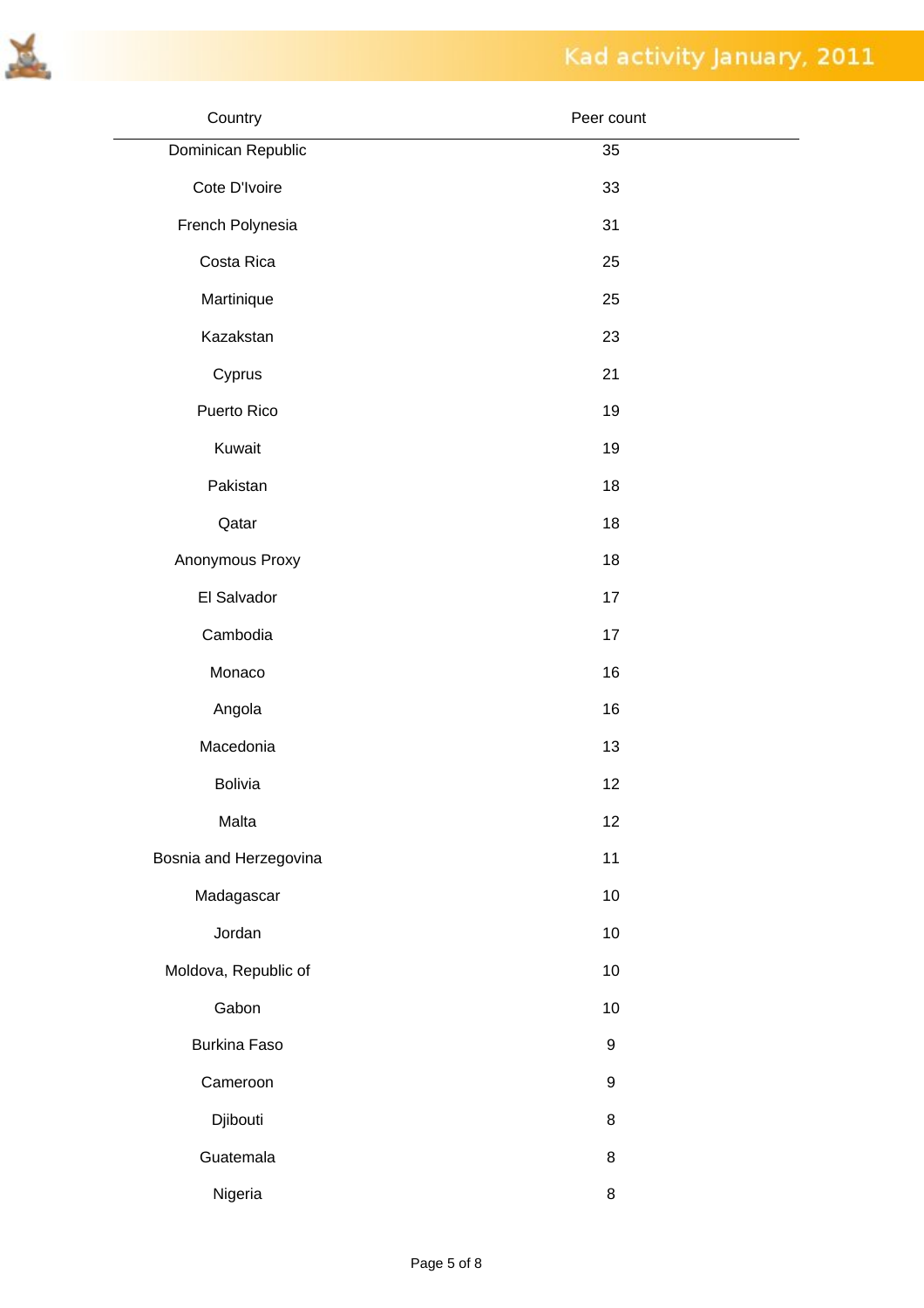

| Country                      | Peer count                |
|------------------------------|---------------------------|
| Brunei Darussalam            | 8                         |
| Kenya                        | 8                         |
| Nicaragua                    | 6                         |
| Honduras                     | 6                         |
| Mali                         | 5                         |
| Lao People's Democratic      | 5                         |
| Syrian Arab Republic         | 5                         |
| Oman                         | 5                         |
| Netherlands Antilles         | 5                         |
| Mozambique                   | 5                         |
| Mongolia                     | 5                         |
| Gibraltar                    | 5                         |
| Jamaica                      | 5                         |
| Sudan                        | 5                         |
| Bangladesh                   | $\overline{4}$            |
| Guam                         | $\overline{4}$            |
| Yemen                        | $\overline{4}$            |
| Liechtenstein                | $\overline{\mathbf{4}}$   |
| Albania                      | $\overline{\mathbf{4}}$   |
| Saint Pierre and Miquelon    | $\overline{4}$            |
| Palestinian Territory        | $\overline{4}$            |
| Georgia                      | $\overline{4}$            |
| Sri Lanka                    | $\overline{4}$            |
| Namibia                      | $\overline{4}$            |
| Ghana                        | $\overline{4}$            |
| <b>Bahamas</b>               | $\overline{4}$            |
| Trinidad and Tobago          | $\overline{4}$            |
| Tanzania, United Republic of | $\mathfrak{S}$            |
| Uzbekistan                   | $\ensuremath{\mathsf{3}}$ |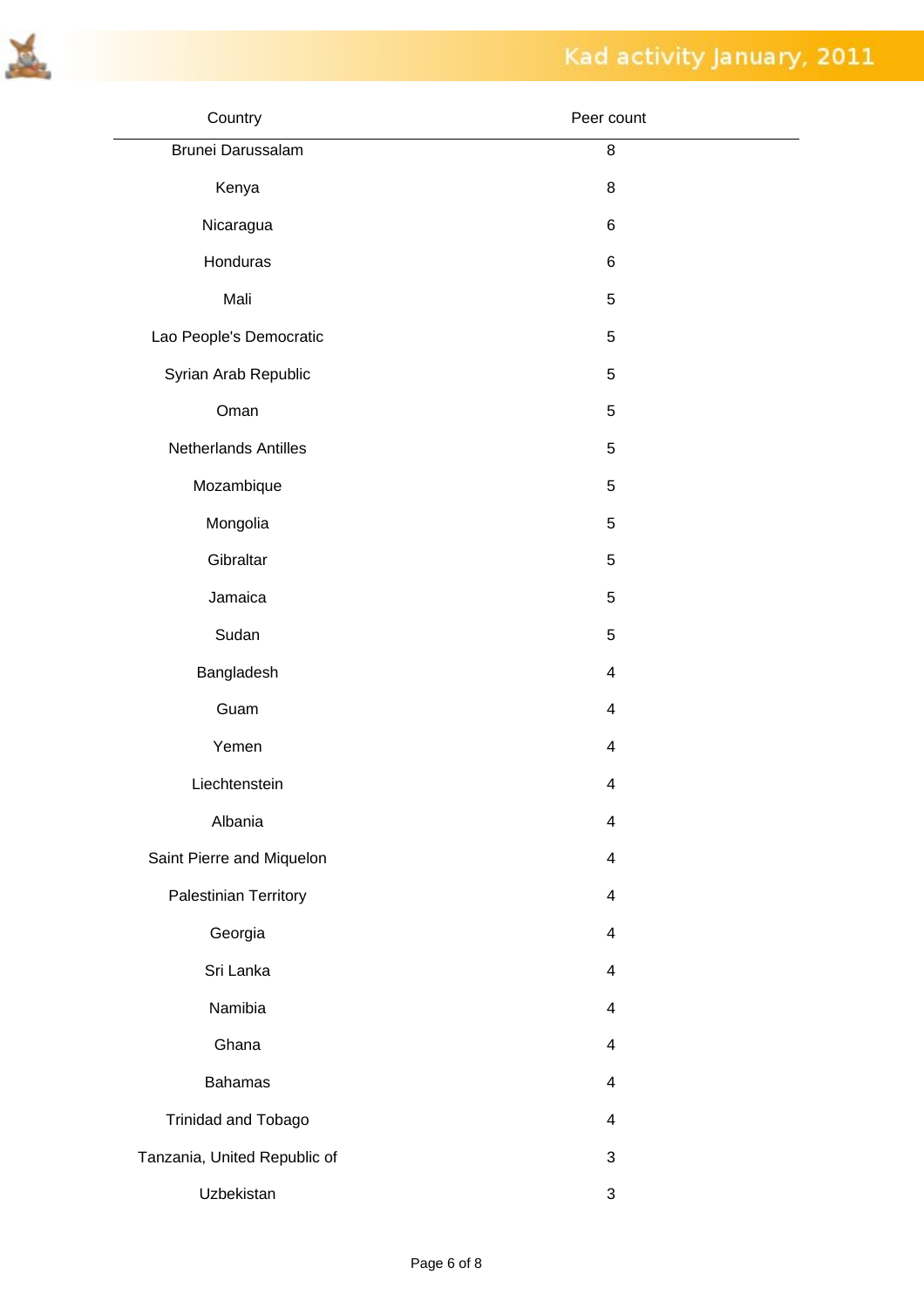

| Country                  | Peer count                |
|--------------------------|---------------------------|
| Mauritania               | $\mathfrak{S}$            |
| Mauritius                | $\ensuremath{\mathsf{3}}$ |
| Swaziland                | $\sqrt{3}$                |
| Jersey                   | $\sqrt{3}$                |
| <b>Equatorial Guinea</b> | $\sqrt{3}$                |
| Azerbaijan               | $\sqrt{3}$                |
| Benin                    | $\overline{2}$            |
| Iceland                  | $\overline{2}$            |
| <b>Barbados</b>          | $\overline{2}$            |
| Congo, The Democratic    | $\overline{2}$            |
| Satellite Provider       | $\overline{2}$            |
| Rwanda                   | $\overline{2}$            |
| Faroe Islands            | $\overline{2}$            |
| Ethiopia                 | $\overline{2}$            |
| Togo                     | $\overline{2}$            |
| Botswana                 | $\overline{2}$            |
| Kyrgyzstan               | $\mathbf{1}$              |
| Libyan Arab Jamahiriya   | $\mathbf{1}$              |
| Afghanistan              | $\mathbf 1$               |
| Haiti                    | $\mathbf{1}$              |
| Guyana                   | $\mathbf{1}$              |
| Niger                    | $\mathbf{1}$              |
| Lebanon                  | $\mathbf{1}$              |
| Egypt                    | $\mathbf{1}$              |
| Bermuda                  | $\mathbf{1}$              |
| Cuba                     | $\mathbf{1}$              |
| Iraq                     | $\mathbf{1}$              |
| Saint Kitts and Nevis    | $\mathbf{1}$              |
| Armenia                  | $\mathbf{1}$              |